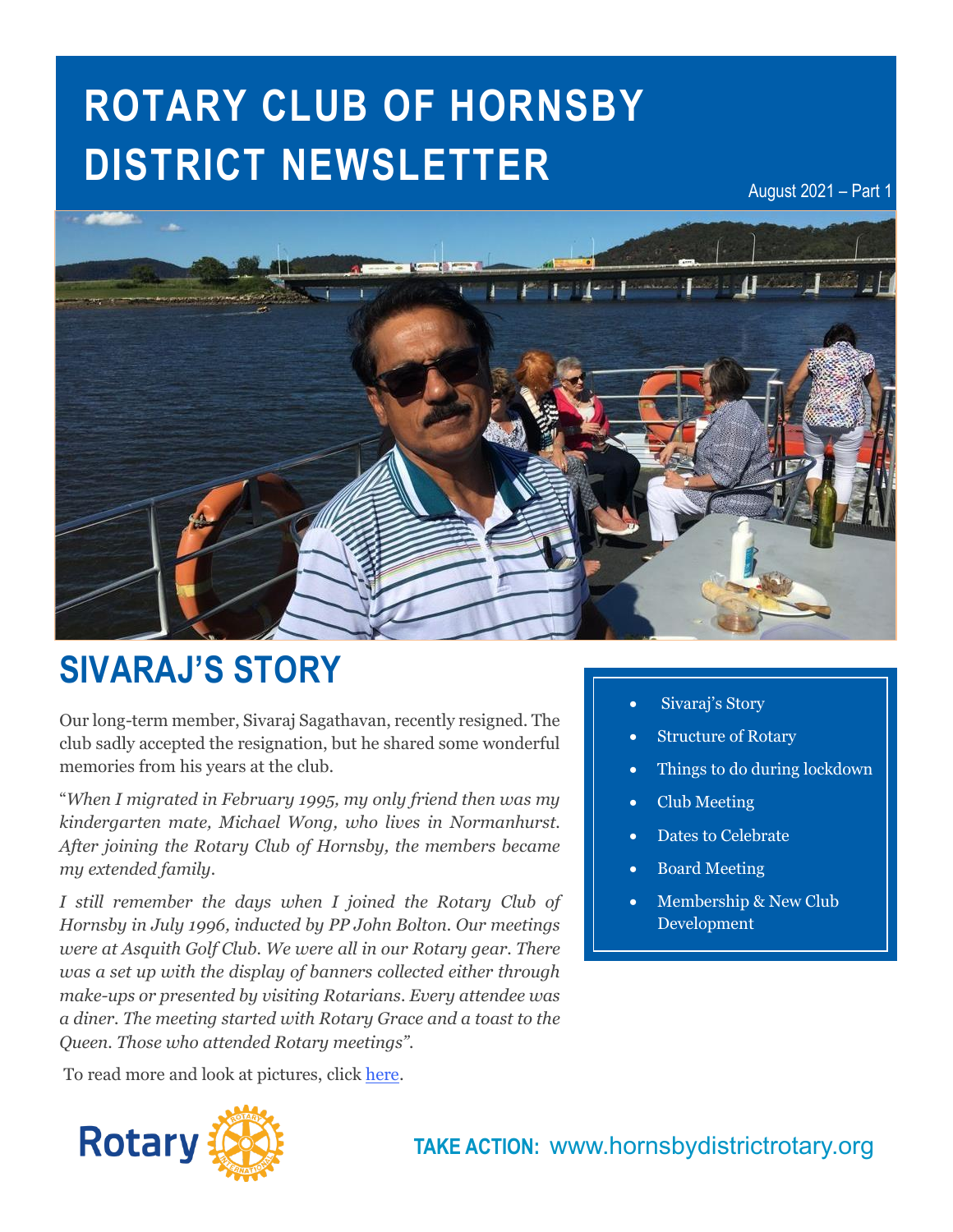### **ROTARY'S STRUCTURE**

So, there is Rotary International, the Rotary Foundation, Rotary partnerships, Rotary projects, Friends of Rotary, Zones, Districts, Clubs…. etc. Unless one is a seasoned Rotary member, which is most of the club, it can feel overwhelming to try and understand how and where our club stands in relation to all the other Rotary-isms out there.

This great image was found online, and it can even be seen on our website. It is a great visual explanation.

It would be very helpful to find how Rotaract and Interact clubs fit into the graphic below. But let's leave that for a topic for next week!



#### **Things to do during lockdown**

**Message from President Bobby Holder:**

"*As discussed at Monday's meeting, I would like to put together a collection of ideas/ suggestions to help pass our lockdown time.*

*To this end, please email with information of what you are doing. I would image this would include great TV shows you are binging, recipes you are cooking, games you are playing, patters you are sewing, etc.*

*Please provide as much details as one might need to replicate the fun*."